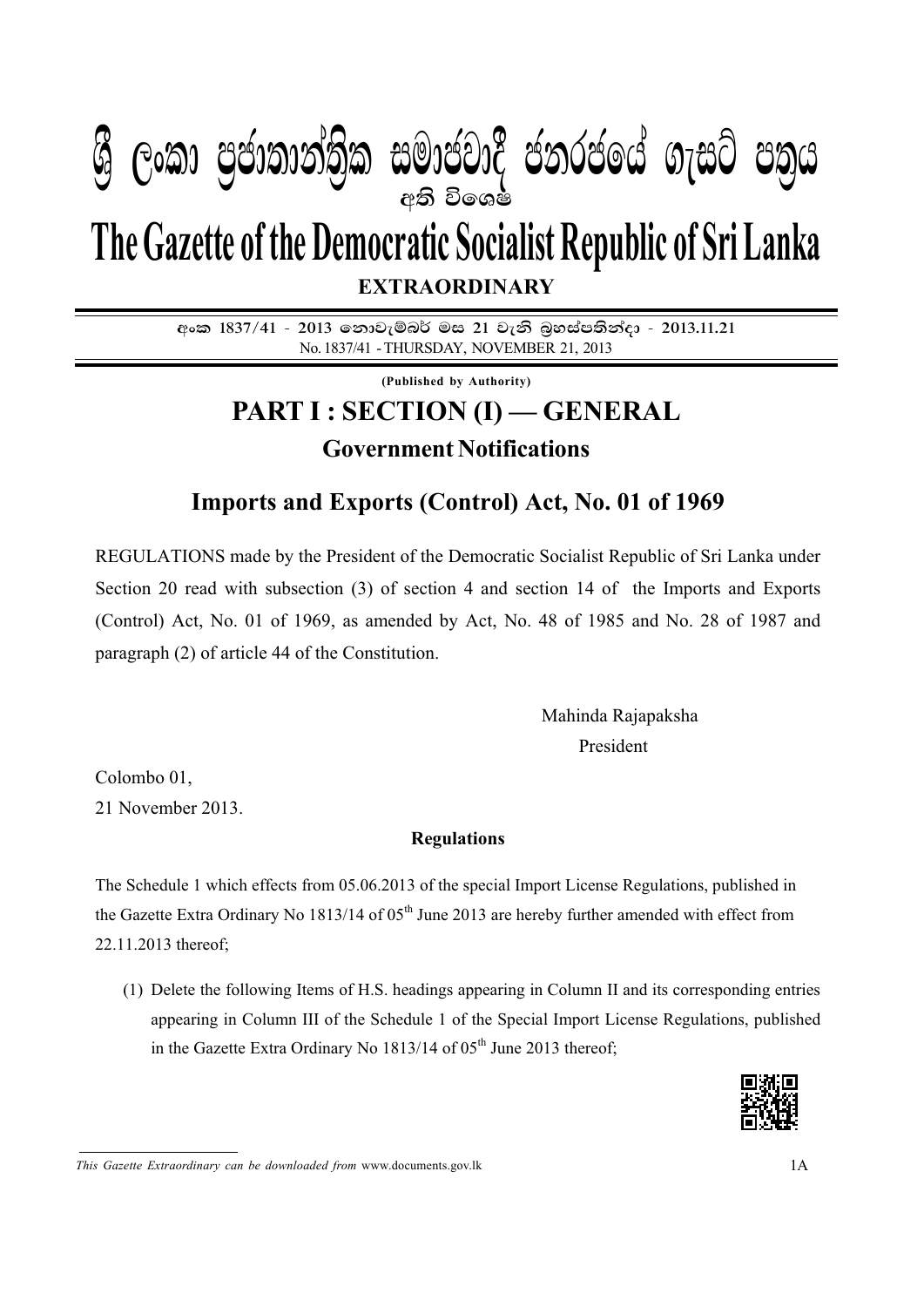2A I **fldgi ( ^**I**& fPoh - Y S % ,xld m %cd;dk a; s %l iudcjd§ ckrcfh a w; s úfYI .eiÜ m; %h - 2013'11'21** PART I : SEC. (I) - GAZETTE EXTRAORDINARY OF THE DEMOCRATIC SOCIALIST REPUBLIC OF SRI LANKA - 21.11.2013

| Column II  | Column III                                                                        |
|------------|-----------------------------------------------------------------------------------|
| H.S. Code  | <b>Description</b>                                                                |
| 8703.31.80 | Motor cars including station wagons and racing cars, more than two years old      |
| 8703.31.92 | More than two years old                                                           |
| 8703.32.60 | Motor cars including station wagons and racing cars of a cylinder capacity not    |
|            | exceeding 2000cc, more than two years old                                         |
| 8703.32.80 | Motor cars including station wagons and racing cars of a cylinder capacity        |
|            | exceeding 2000cc, more than two years old                                         |
| 8703.32.92 | Of a cylinder capacity not exceeding 2000cc, more than two years old              |
| 8703.32.95 | Of a cylinder capacity exceeding 2000cc, more than two years old                  |
| 8703.33.60 | Motor cars including station wagons and racing cars, more than two years old      |
| 8703.33.80 | Other more than two years old                                                     |
|            | Vehicles with separate bodies for cabin and cargo area and designed for three     |
|            | persons (adults) or less, including the driver, with no additional space in the   |
|            | cabin that can be converted for other uses and cargo carrying capacity of 1500    |
|            | kg or more                                                                        |
| 8704.21.52 | More than four years old                                                          |
|            | Vehicles with separate bodies for cabin and cargo area, cabin been designed for   |
|            | three persons (adults) or less, including the driver, with no additional space in |
|            | the cabin that can be converted for other uses and cargo carrying capacity of     |
|            | 1500 kg or more, but excluding those vehicles with engine compartment totally     |
|            | protruding to the front of the vehicle from the driving cabin                     |
| 8704.21.62 | More than four years old                                                          |
|            | Other vehicles with separate bodies for cabin and cargo area, cabin been          |
|            | designed for three persons (adults) or less, including the driver, with no        |
|            | additional space in the cabin that can be converted for other uses and cargo      |
|            | carrying capacity of 1500 kg or more                                              |
| 8704.21.82 | More than four years old                                                          |
|            | Vehicles with separate bodies for cabin and cargo area, cabin been designed for   |
|            | three persons (adults) or less, including the driver, with no additional space in |
|            | the cabin that can be converted for other uses and cargo carrying capacity of     |
|            | 1500 kg or more                                                                   |
| 8704.31.42 | More than four years old                                                          |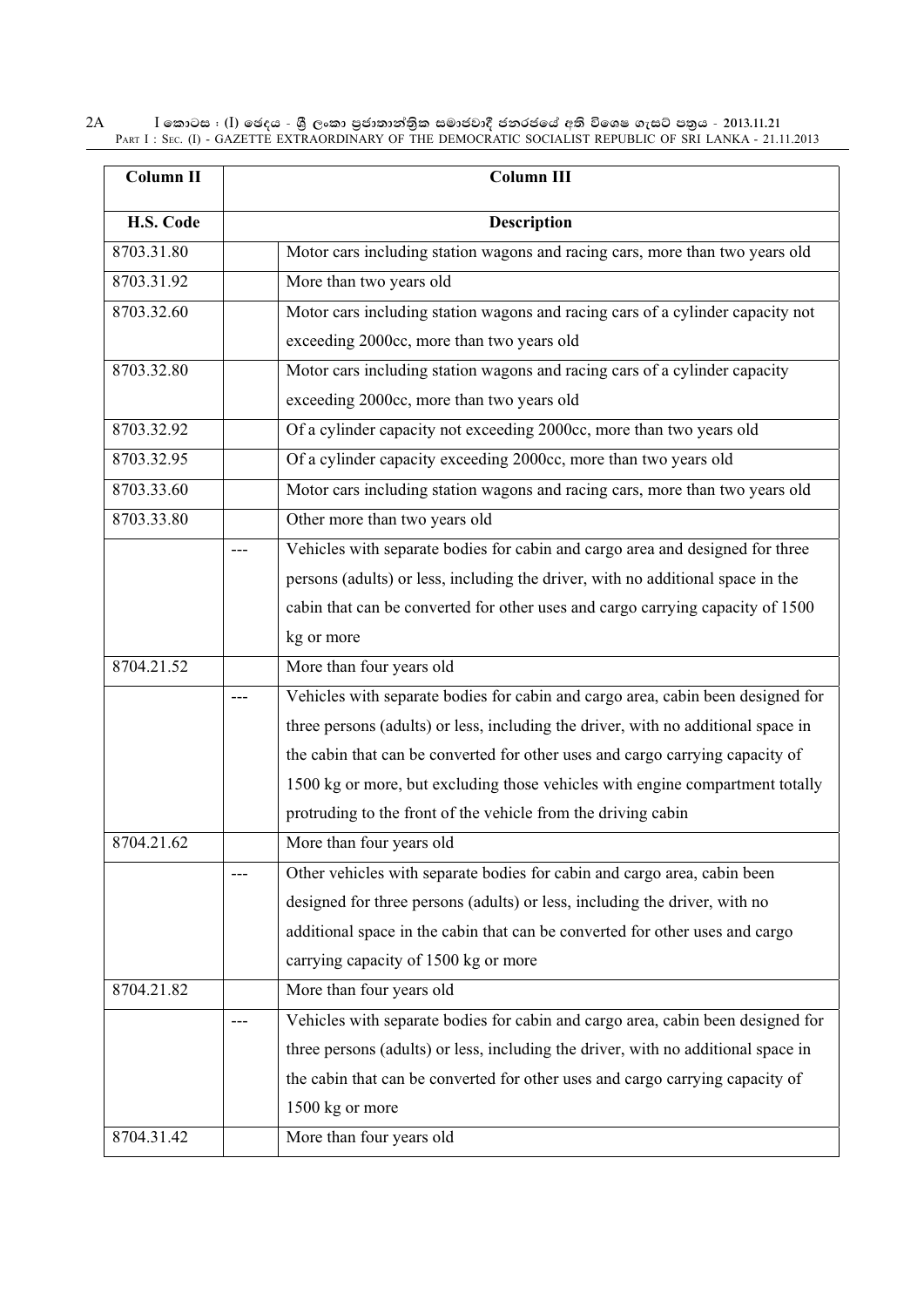I කොටස : (I) ඡෙදය - ශුී ලංකා පුජාතාන්තිුක සමාජවාදී ජනරජයේ අති විශෙෂ ගැසට් පතුය - 2013.11.21 3A PART I : SEC. (I) - GAZETTE EXTRAORDINARY OF THE DEMOCRATIC SOCIALIST REPUBLIC OF SRI LANKA - 21.11.2013

| Column II  |                    | <b>Column III</b>                                                                                                                                                                                                                                                                                                                                                                                         |  |
|------------|--------------------|-----------------------------------------------------------------------------------------------------------------------------------------------------------------------------------------------------------------------------------------------------------------------------------------------------------------------------------------------------------------------------------------------------------|--|
| H.S. Code  | <b>Description</b> |                                                                                                                                                                                                                                                                                                                                                                                                           |  |
|            |                    | Vehicles with separate bodies for cabin and cargo area, cabin been designed for<br>three persons (adults) or less, including the driver, with no additional space in<br>the cabin that can be converted for other uses and cargo carrying capacity of<br>less than 1500 kg, but excluding those vehicles with engine compartment<br>totally protruding to the front of the vehicle from the driving cabin |  |
| 8704.31.52 |                    | More than four years old                                                                                                                                                                                                                                                                                                                                                                                  |  |

(2) Insert the following items of H.S. headings appearing in Column II and its corresponding entries appearing in Column III to Columns II and III of the schedule 1 of the Special Import License Regulations, published in the Gazette Extra Ordinary No  $1813/14$  of  $05<sup>th</sup>$  June 2013 thereof;

| <b>Column II</b> | <b>Column III</b>                                                               |
|------------------|---------------------------------------------------------------------------------|
| H.S. Code        | <b>Description</b>                                                              |
|                  | Motor cars including station wagons and racing cars, more than two years old    |
| 8703.31.81       | Hybrid electric vehicles                                                        |
| 8703.31.89       | Other                                                                           |
| 8703.31.93       | Hybrid electric vehicles, more than two years old                               |
| 8703.31.94       | Other, more than two years old                                                  |
|                  | Motor cars including station wagons and racing cars of a cylinder capacity not  |
|                  | exceeding 2000cc, more than two years old                                       |
| 8703.32.61       | Hybrid electric vehicles                                                        |
| 8703.32.69       | Other                                                                           |
|                  | Motor cars including station wagons and racing cars of a cylinder capacity      |
|                  | exceeding 2000cc, more than two years old                                       |
| 8703.32.81       | Hybrid electric vehicles                                                        |
| 8703.32.89       | Other                                                                           |
| 8703.32.96       | Hybrid electric vehicles of a cylinder capacity not exceeding 2000cc, more than |
|                  | two years old                                                                   |
| 8703.32.97       | Other of a cylinder capacity not exceeding 2000cc, more than two years old      |
| 8703.32.98       | Hybrid electric vehicles of a cylinder capacity exceeding 2000cc, more than two |
|                  | years old                                                                       |